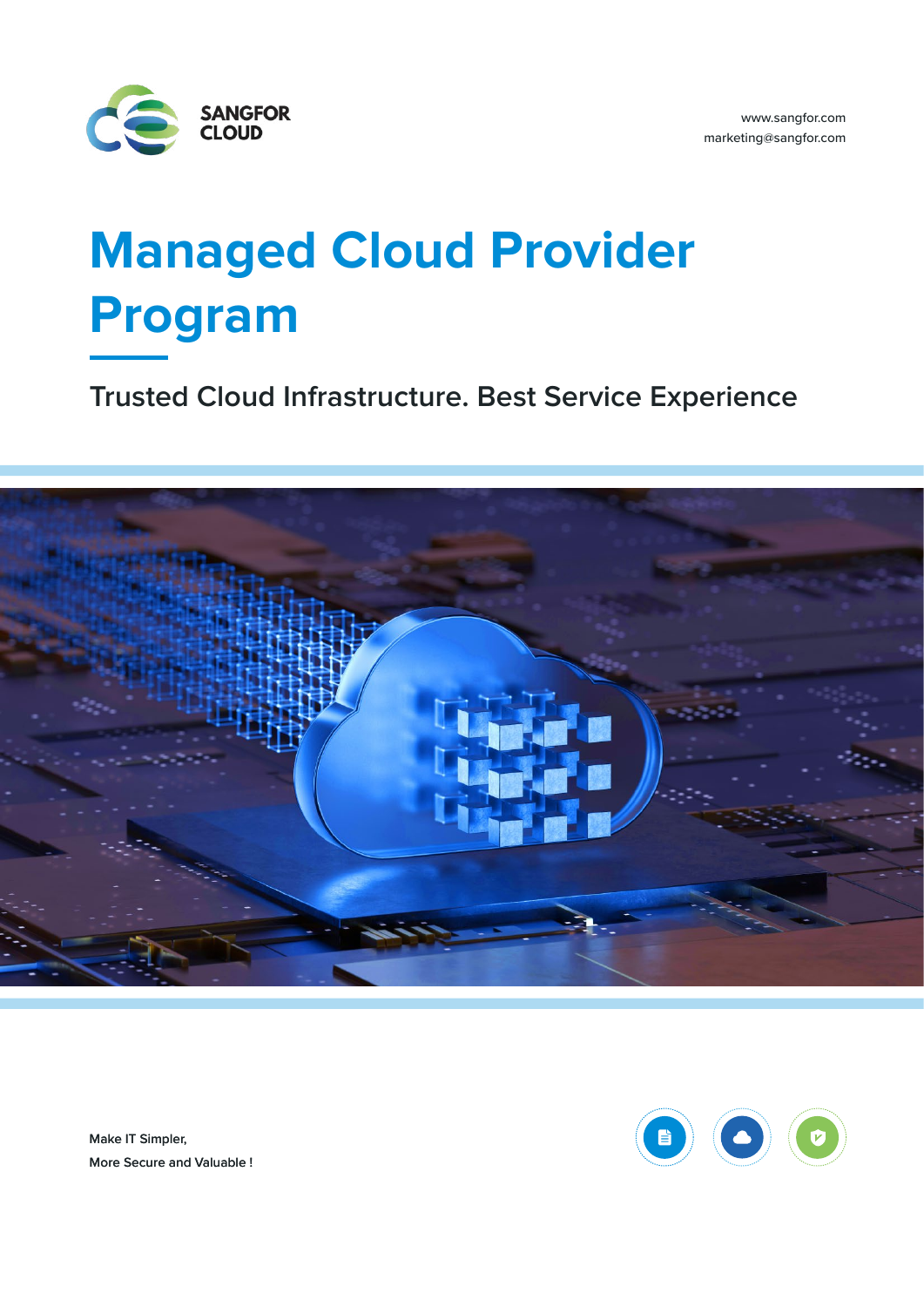Cloud service is a trend and dramatically driving the speed of customer's digital transformation. It allows customer to focus on business performance and innovation rather than massive investment in time and infrastructure.



**However, Public Cloud is not universal, and not suitable for following user scenarios:**

| 8    | Critical applications that require ultimate experience with low latency, such as<br>HIS, PACS, Oracle DB, MES, etc.                     |
|------|-----------------------------------------------------------------------------------------------------------------------------------------|
| 図    | Scenarios where data cannot be stored outside of company or country, i.e.<br>sensitive applications or needs to follow local compliance |
| 臣    | Legacy applications that have lots of complicated components, which are<br>difficult to migrate to cloud                                |
|      | Require high-quality professional service with<br>fast response                                                                         |
| ነ≇ ( | Cost goes well beyond expectation as business and<br>data storage grow                                                                  |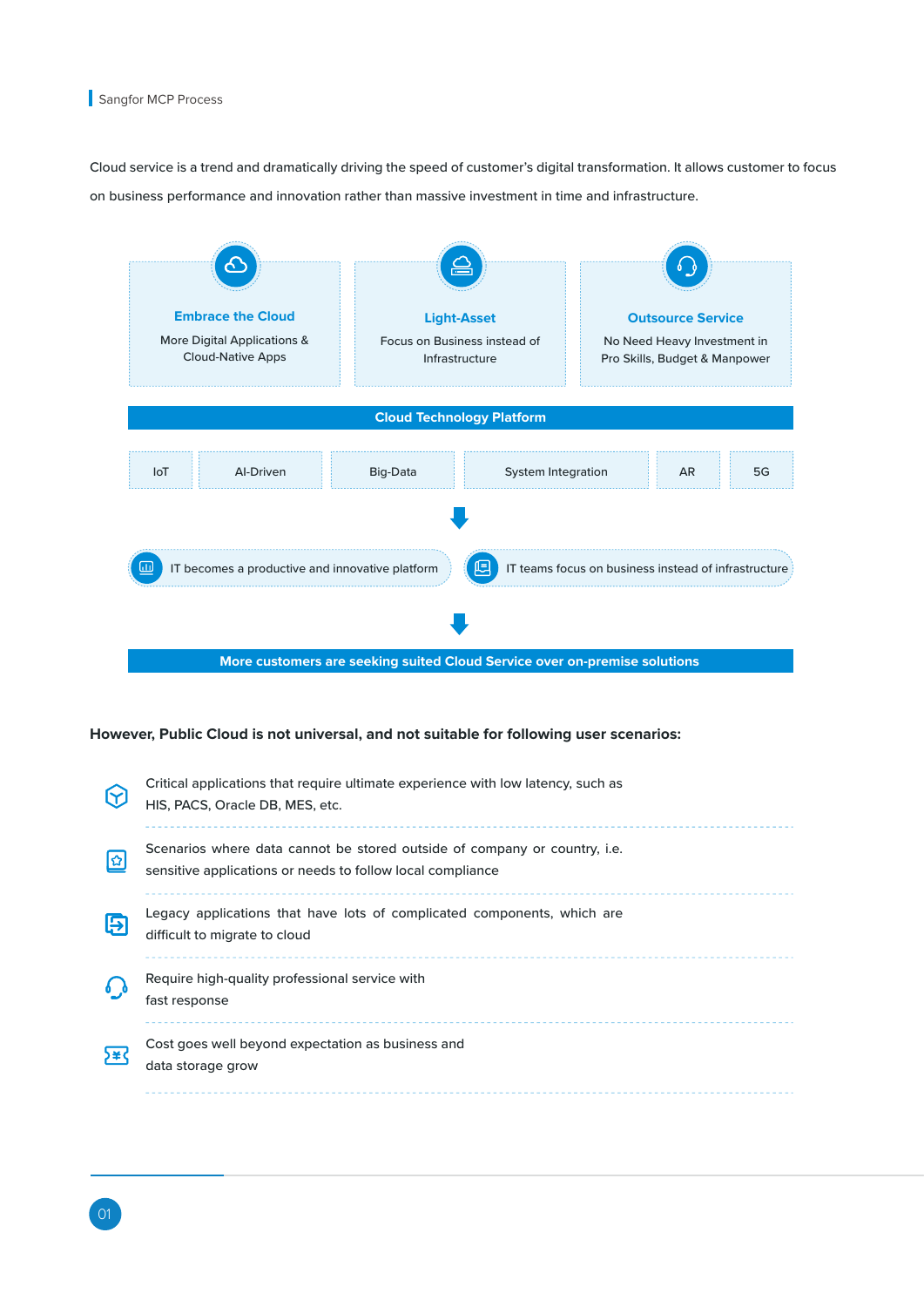

# **Sangfor MCP is Designed for The Local Partners To Deliver Cloud Services to Local Customers**



### **Managed Cloud Providers Have Developed Unique Solutions Including:**

Deliver Infrastructure as a Service

Disaster Recovery or Backup as a Service

Online & On-Site Professional Service

- Managed Private Cloud & Container
- 
- Managed Critical Application & Data
	-

Small and medium-sized companies do not have the budget to invest in infrastructure and skilled labor, meaning they get the most value out of MSP offerings. MSP's make digital transformation more cost-effective, and flexible, expanding IT capabilities and boosting performance and productivity of users. Simply put, MSP's offer the easiest solution to obtain IT expertise and enhance existing business.

At Sangfor, we understand the pressures that MSP's face on a daily basis, from technical issues to business development, and everything in between. Sangfor's Managed Cloud Services platform provides a solid foundation for business with its all-in-one infrastructure that can cope with the challenges of the MSP market.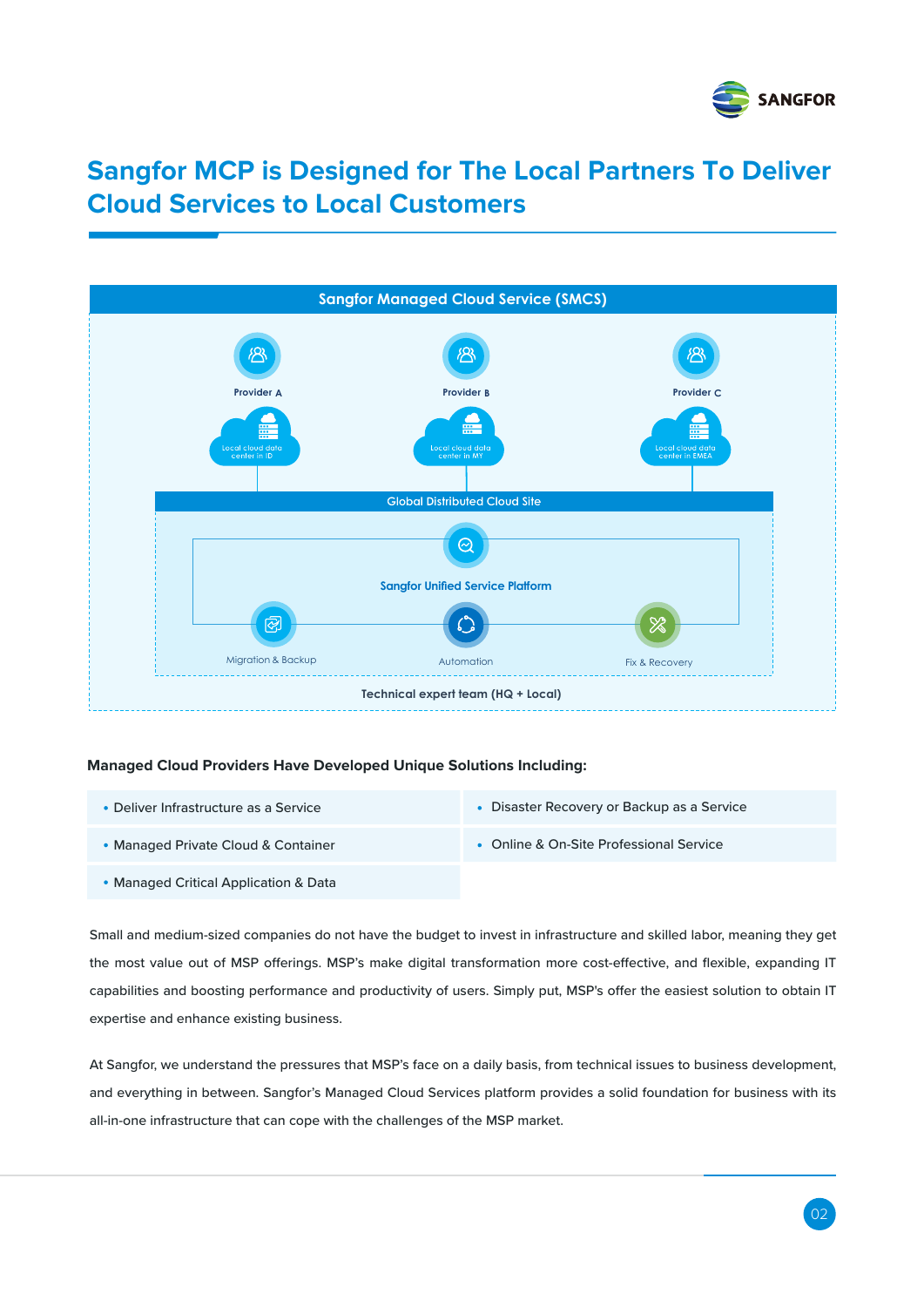### **2 Flexible Business Models to Suit Different Types of Service Providers**

## **Alliance Cloud**

A model where Sangfor and the partner jointly invest in the cloud infrastructure to deliver a unique managed service to local customers, this is primarily aimed at those partners who do not wish to invest in building a full datacenter by themself and prefer Sangfor to manage the backend portion of the service.

## **Subscription Cloud**

A model where Sangfor provides the cloud software for the partner to build their own cloud infrastructure to deliver a managed service.

These will be much more flexible in terms of business models for local ISP, IDC, MSP or SI. Compared with being a service reseller of public cloud, Sangfor Managed Cloud Service allows partner to deliver and create new values to customer and get higher revenue and profit returns, you will be a true Managed Cloud Service Provider hosting customer requirements and businesses.

# **Why Sangfor MCP?**

Welcome to the Sangfor Managed Cloud Service Provider program! Sangfor's Software Defined Data Centre provides an all-in-one, easy to deploy and integrate, platform for our hosting partners.

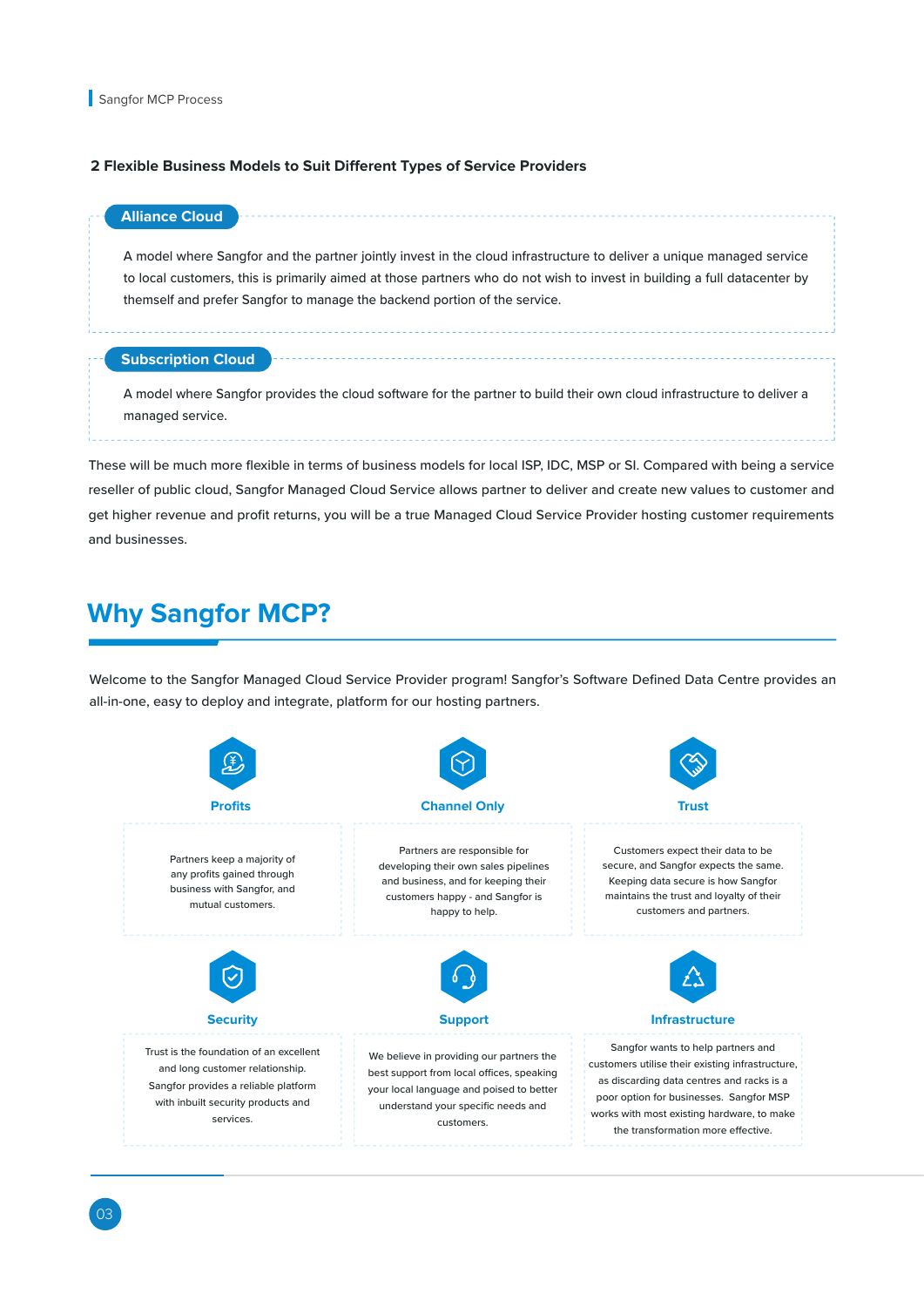

# **Sangfor MCP Process**

| <b>Sangfor</b>   |                                                          | <b>MCP's</b>     |                                                          | <b>End User</b> |
|------------------|----------------------------------------------------------|------------------|----------------------------------------------------------|-----------------|
| <b>ICO</b> and I | <b>Agreement &amp; Billings</b><br>Arrangement & Support | $$<br><br><br>$$ | <b>Agreement &amp; Billings</b><br>Arrangement & Support |                 |

**Managed Service Providers Use Sangfor Mcp Solution to Provide:**

| • Cost Effective Solutions     | • Personalized Solutions for Specific Industries |
|--------------------------------|--------------------------------------------------|
| • Better Relationships         | • Better Security & Compliance                   |
| • High Quality Service Catalog | • Customer Has Control over Business & Data      |

# **Program Benefits**

The Sangfor MCP Program provides a growth path for organizations to receive additional benefits as they scale Sangfor Cloud.

## **Sangfor Partner Pricing**

Our pricing is always transparent and predictable, and offers the best performance ratio in the industry. Partners receive products and multi-year discounts, to fuel growth and protect margins.

# **Partner SLA**

Solution providers depend on Sangfor to deliver consistent service and predictable performance. Sangfor supports you with excellent SLA, and compensation for any dips.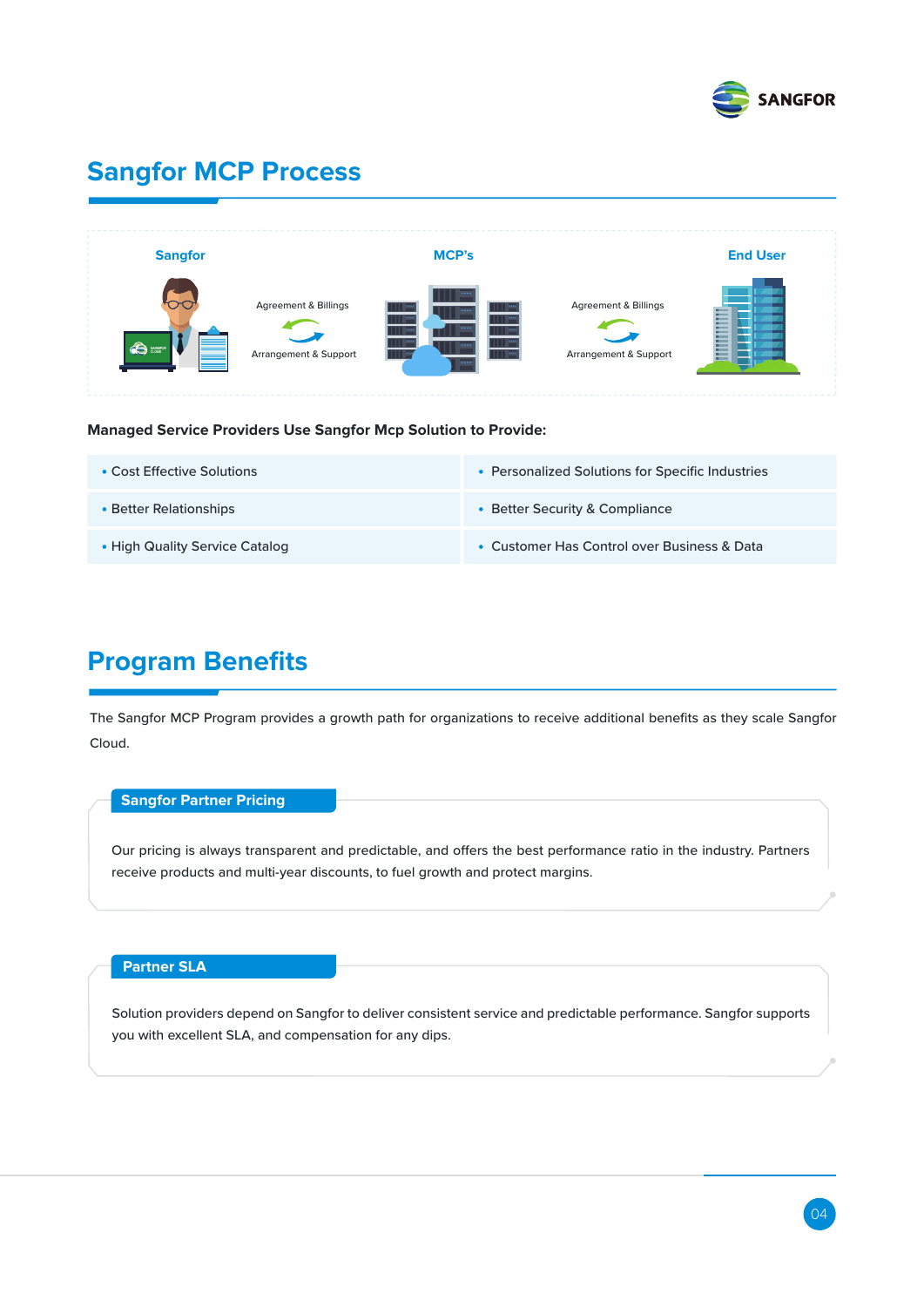### **Co-Marketing Opportunities**

Sangfor's marketing team is ready to develop content, press releases, events, advertising, and help with other outreach. Partners receive a Sangfor Partner Logo, sales enablement collateral, and market development funds to support the relationship.

**Educational Resources** 

Documents and guides cover a variety of topics to help you with the "what, when, where, how and why" of every situation and modern software development, supported by webinars and training courses.

**Expedited Partner Support** 

Response time is important to your business. As a member of our partner program, your support tickets will be expedited, so you can resolve issues or questions as quickly as possible.

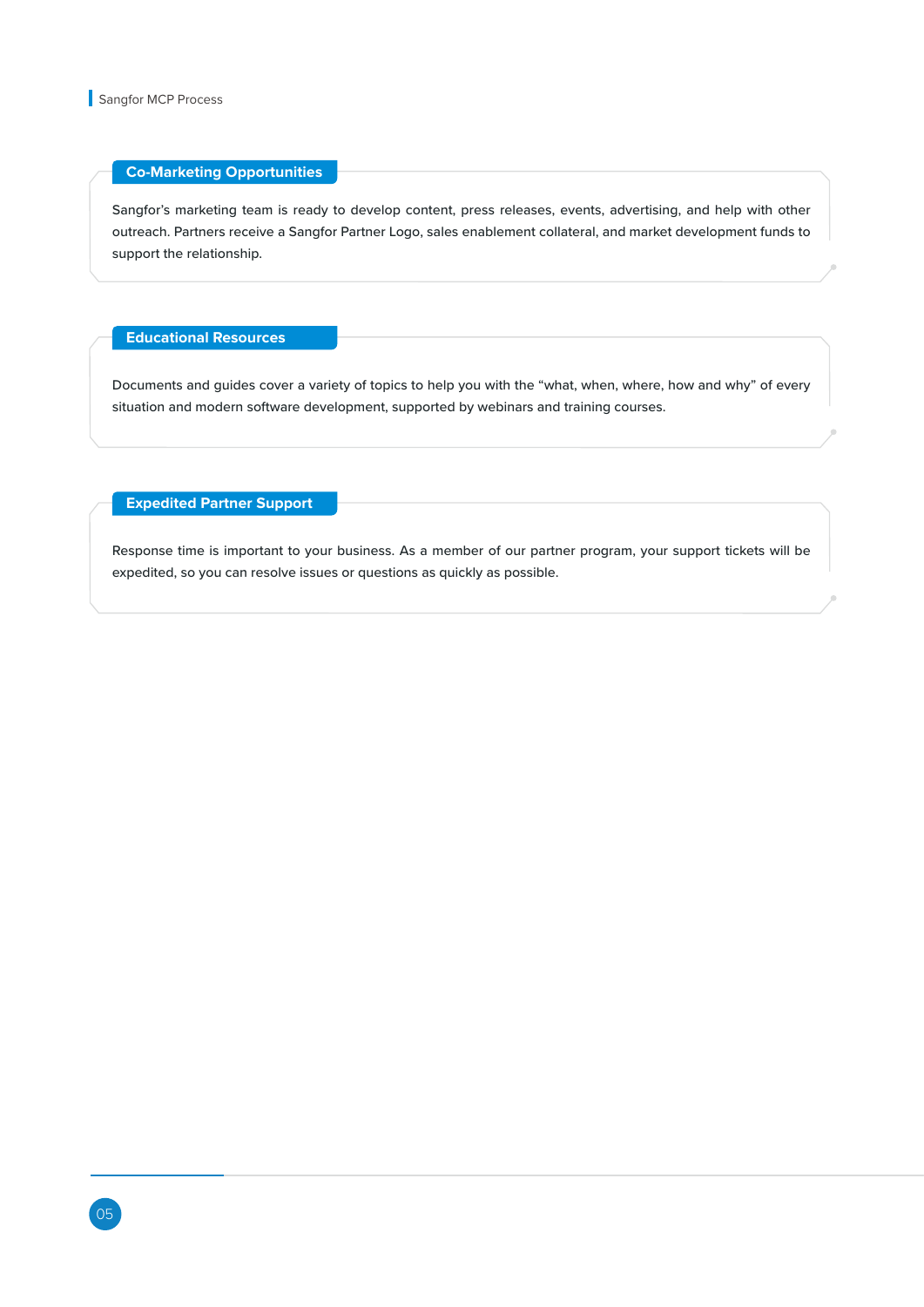

# **Sangfor Cloud Management Platform brings Applications and Infrastructure Together**

### **Self-Service Portal**

Self-service portal for single sign-on. Administrators and users can complete all operations on their respective portal views.

### **Process Approval**

User initiates resource request, alerting administrators of different levels to respond. Administrators can customize the process, and transfer of approval rights among different administrators at the same level is supported.



# **Billing/Metering**

Resources consumed by each tenant can be billed and metered using a pre-defined charge policy, while billing reports can be exported with a detailed consumption record.



### **Multi-Tenant Management**

3 levels of management rights are available, in which each tenant includes administrators and users, so as to avoid tenant network security threats and support resource quotas.



### **Visualized O&M**

The "What You Draw is What You Get" operation and maintenance mode allows users to easily do network configuration, by dragging and dropping. You can see the traffic of each node in the network at a glance.



## **Multi-Cluster Management**

HCI clusters across different sites can be centrally managed using SCP to simplify O&M of multiple clusters.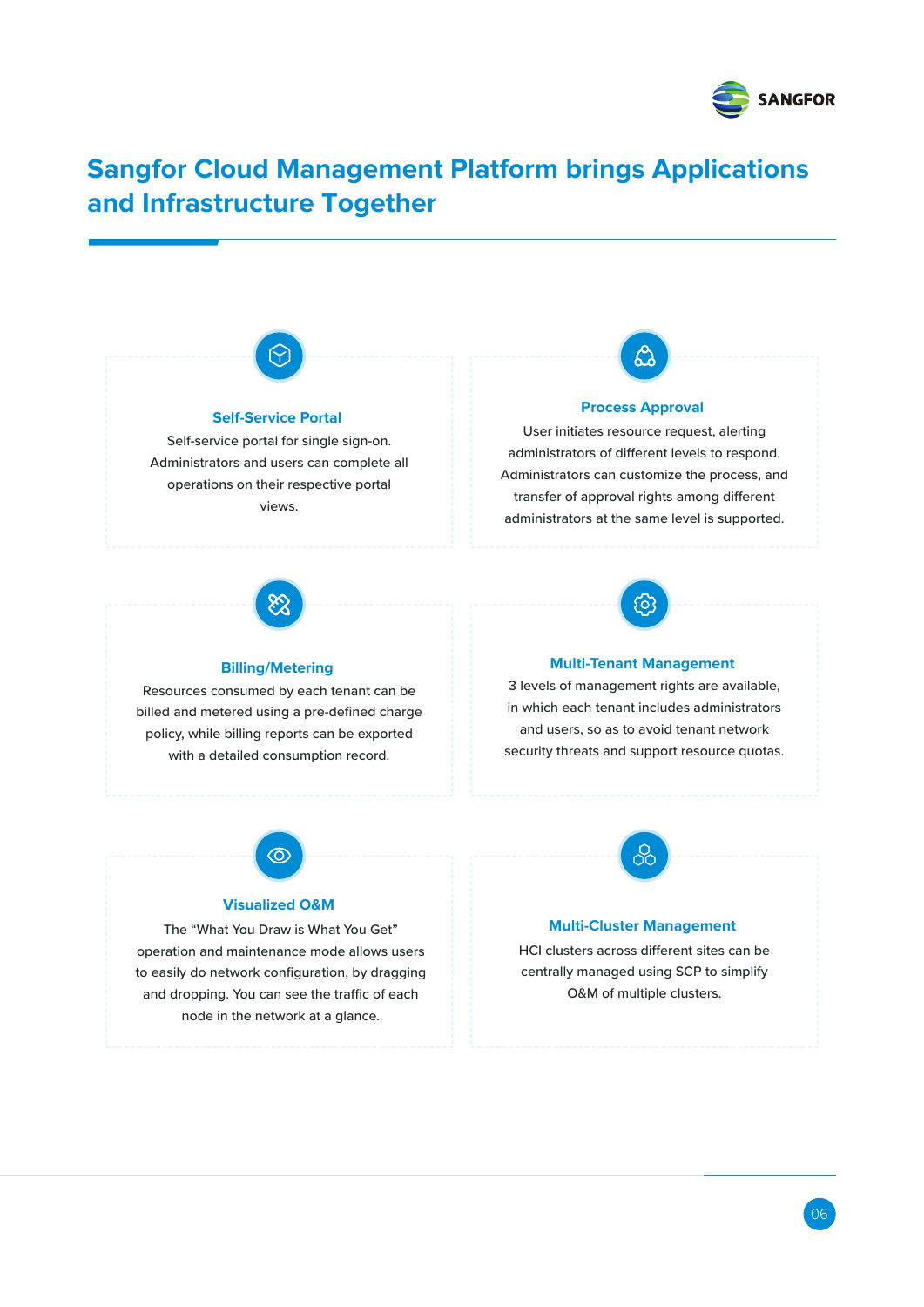# **HCI Appliance**

Build the smallest physical unit in your data centre, and integrate compute, storage, network and security virtualization.

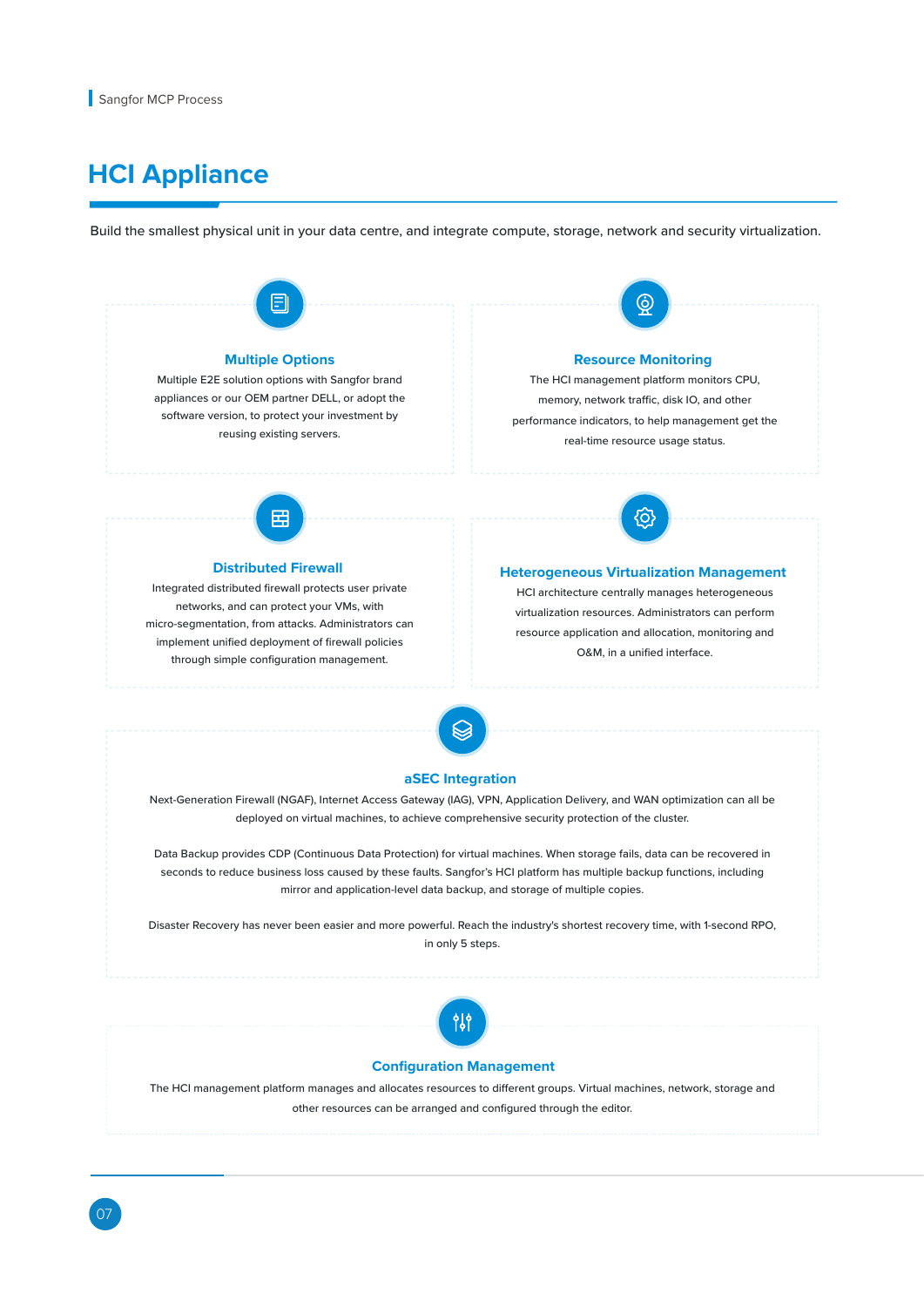

# **Sangfor Technologies Value**

Sangfor Technologies is a global leading vendor of IT infrastructure solutions, specializing in Cloud Computing, Network Security and Network Optimization for any size business, in all known industries.



Sangfor has applied for more than +1,500 patents, with more patent applications scheduled for 2021. This dedication to innovation, enables Sangfor to release new and updated versions of products every quarter and launch new products yearly or bi-yearly.

Sangfor's total customer service capacity exceeds 250 technicians and providers. With thousands of certified engineers and 24/7 online support 365 days a year, Sangfor customers enjoy fast and personalized on-site service support.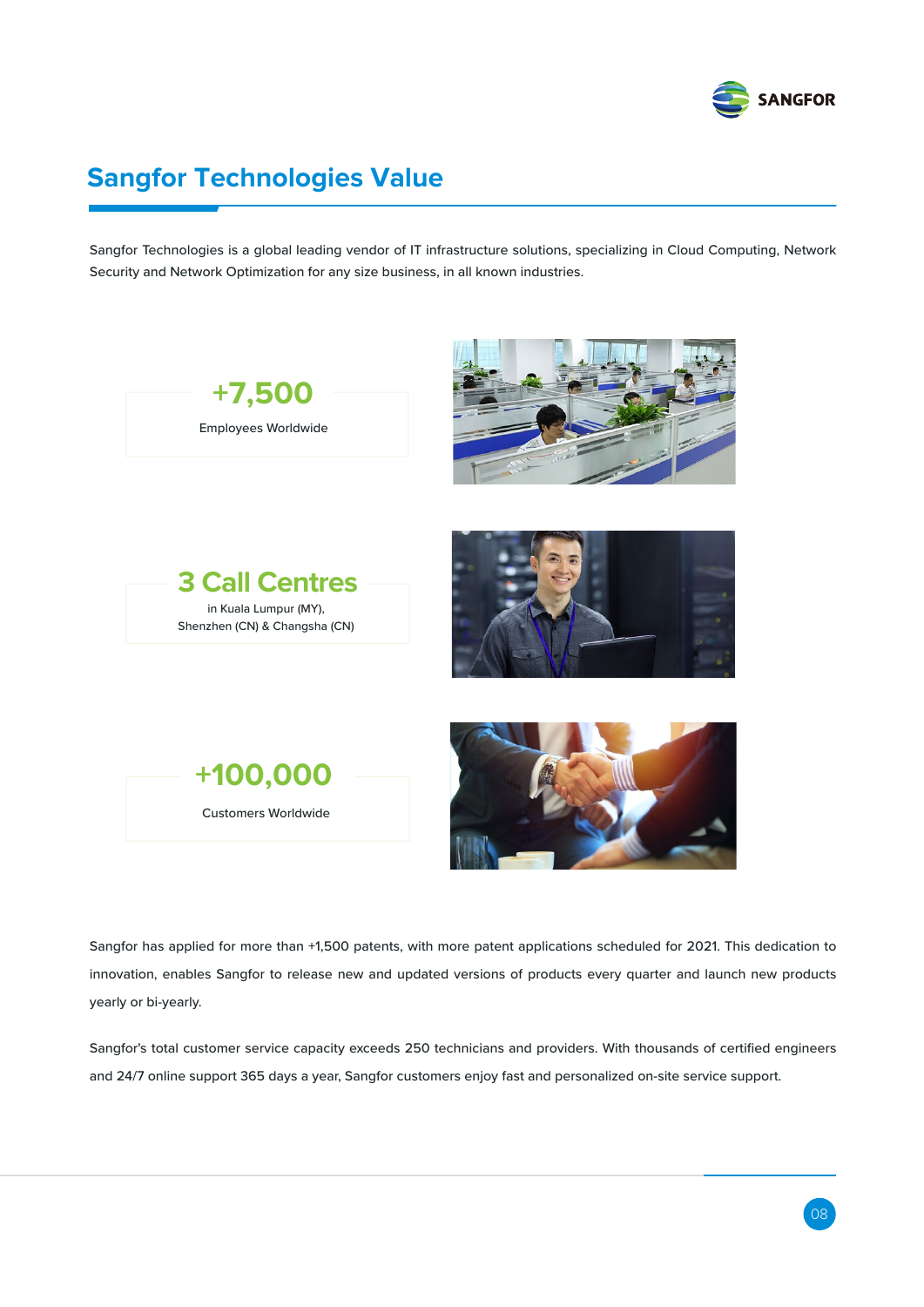# **Secure and Reliable Networking Through our Global Network**



## **Sangfor MCP Program Mission:**

- To enlarge the market for cloud services locally, with and through partners who provide the best service.
- To support Sangfor's partners with skills and knowledge to help our mutual customers build, launch and maintain products and experiences on Sangfor MCP platform.
- To acknowledge partners who provide the best service and champion them in our ecosystem.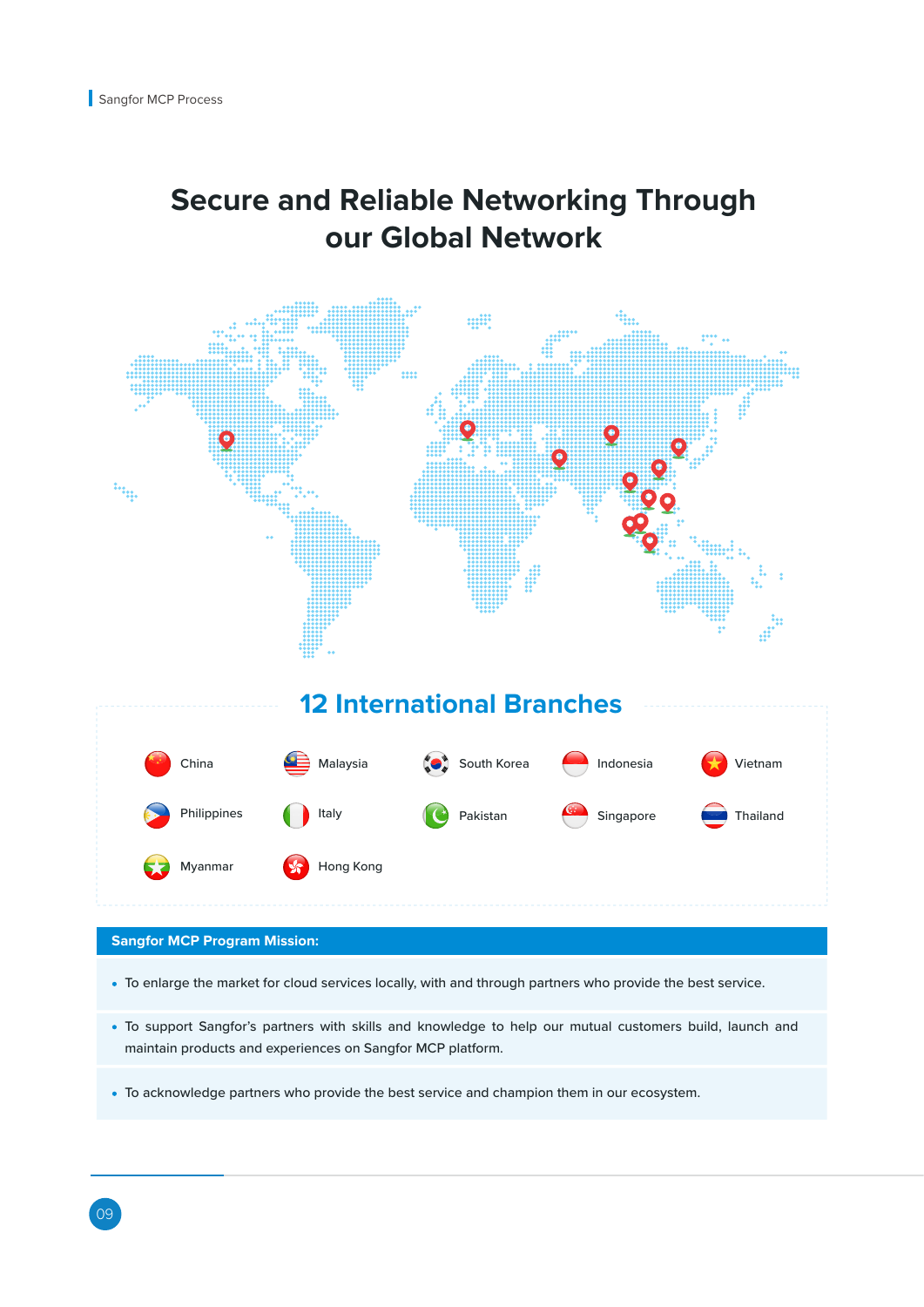

# **JOIN US!**

**FOR A GLOBAL VISION, LOCALLY.**

**SANGFOR MCP PROGRAM**

**a** www.sangfor.com **marketing@sangfor.com**